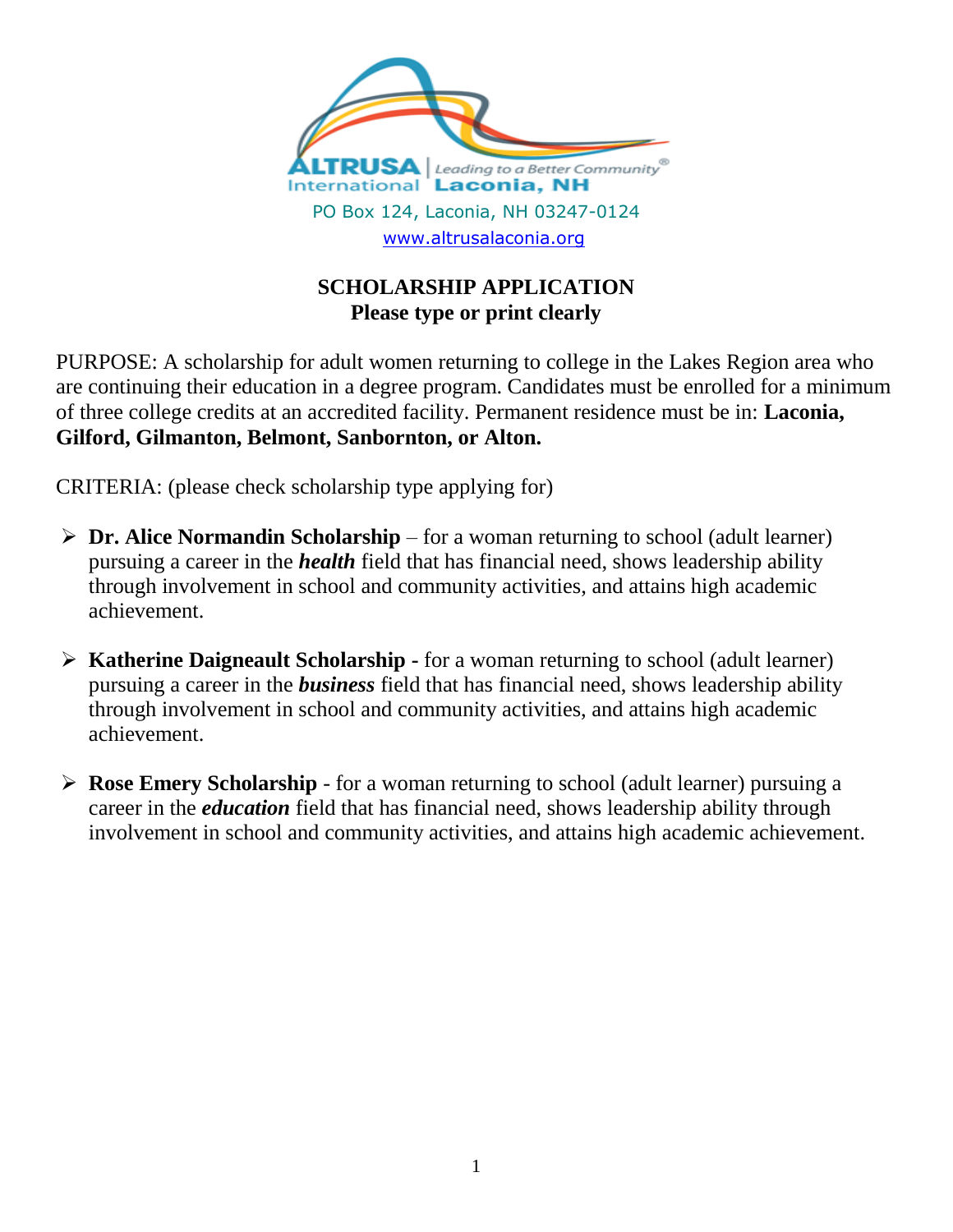## **SCHOLARSHIP APPLICATION Please type or print clearly**

| 1. Name                                                  |    |                                                                                                                      |  |  |
|----------------------------------------------------------|----|----------------------------------------------------------------------------------------------------------------------|--|--|
|                                                          |    |                                                                                                                      |  |  |
|                                                          |    |                                                                                                                      |  |  |
|                                                          |    |                                                                                                                      |  |  |
| Telephone (home) (cell)                                  |    |                                                                                                                      |  |  |
| 2. High School/GED graduated from Year                   |    |                                                                                                                      |  |  |
|                                                          |    |                                                                                                                      |  |  |
|                                                          |    |                                                                                                                      |  |  |
| 3. Name of College                                       |    |                                                                                                                      |  |  |
|                                                          |    |                                                                                                                      |  |  |
| Major                                                    |    |                                                                                                                      |  |  |
| Type of Degree: Associates_______Bachelors______Masters_ |    |                                                                                                                      |  |  |
| Projected Date of Degree Completion                      |    |                                                                                                                      |  |  |
|                                                          |    |                                                                                                                      |  |  |
| 4. Estimate of education expenses per year:              |    |                                                                                                                      |  |  |
|                                                          |    |                                                                                                                      |  |  |
| 1. Tuition                                               | \$ |                                                                                                                      |  |  |
| 2. Fees, books, etc.                                     | \$ |                                                                                                                      |  |  |
| 3. Room & Board                                          | \$ |                                                                                                                      |  |  |
| 4. Transportation                                        |    | <u> 1989 - Jan Samuel Barbara, politik eta politik eta politik eta politik eta politik eta politik eta politik e</u> |  |  |
| 5. Child care expenses                                   |    | <u> 1989 - Johann Barbara, martin a</u>                                                                              |  |  |
| 6. Other expenses                                        | \$ |                                                                                                                      |  |  |
| <b>TOTAL</b>                                             | \$ |                                                                                                                      |  |  |

- 5. How do you plan to meet these education expenses? Please estimate per year what you expect to receive from:
	- 1. Your own earnings/savings \$
	- 2. Scholarships and/or grants \$
	- 3. Financial Aid \$
	- 4. Government/bank loans \$
	- 5. Other sources (please specify) \$ TOTAL \$

6. List memberships and participation in school and community organizations/activities, including number of years in each, honors, awards or other achievements.